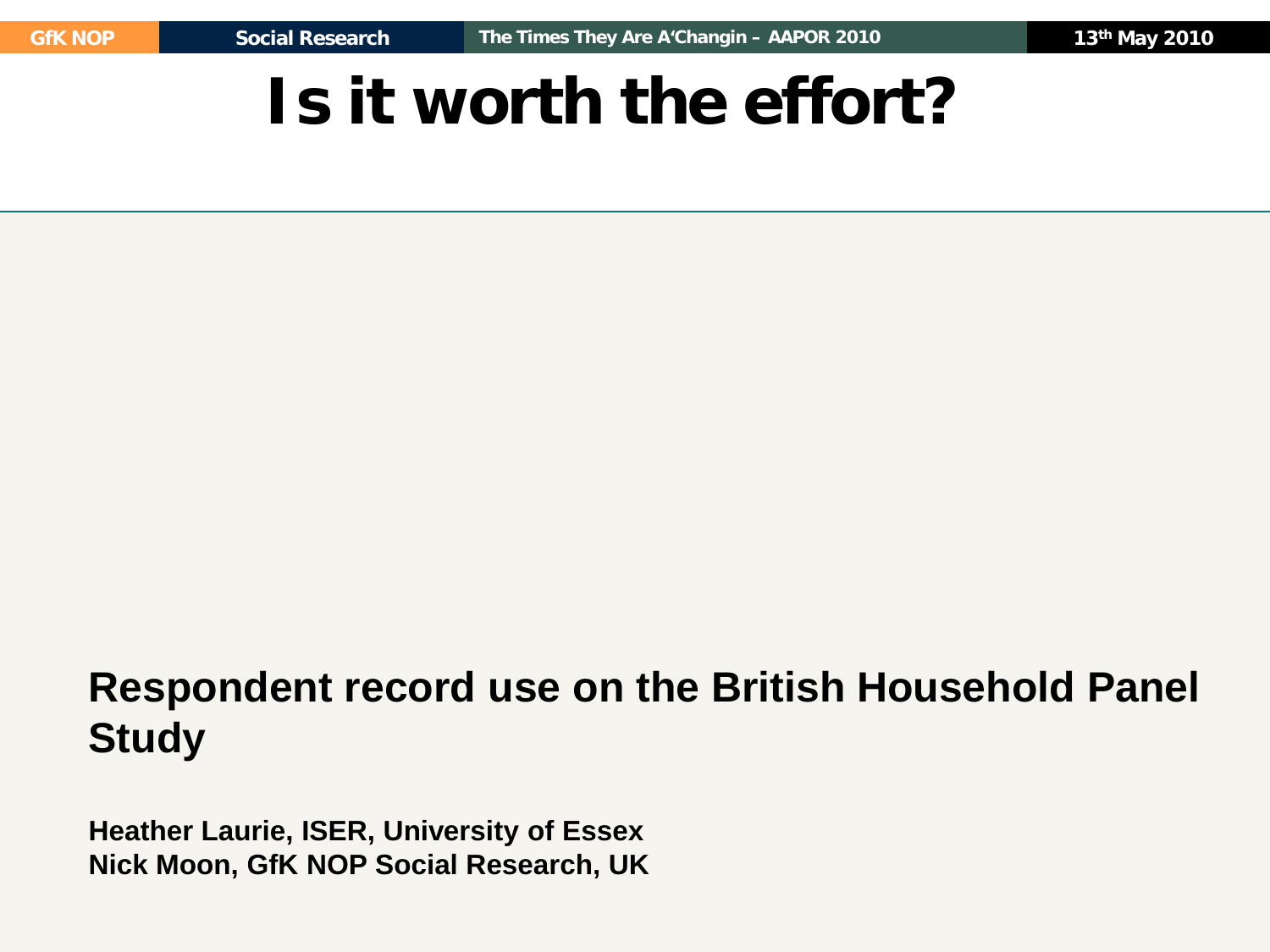#### **Overview**

- The study and the task
- The data sources
- The data
- The conclusions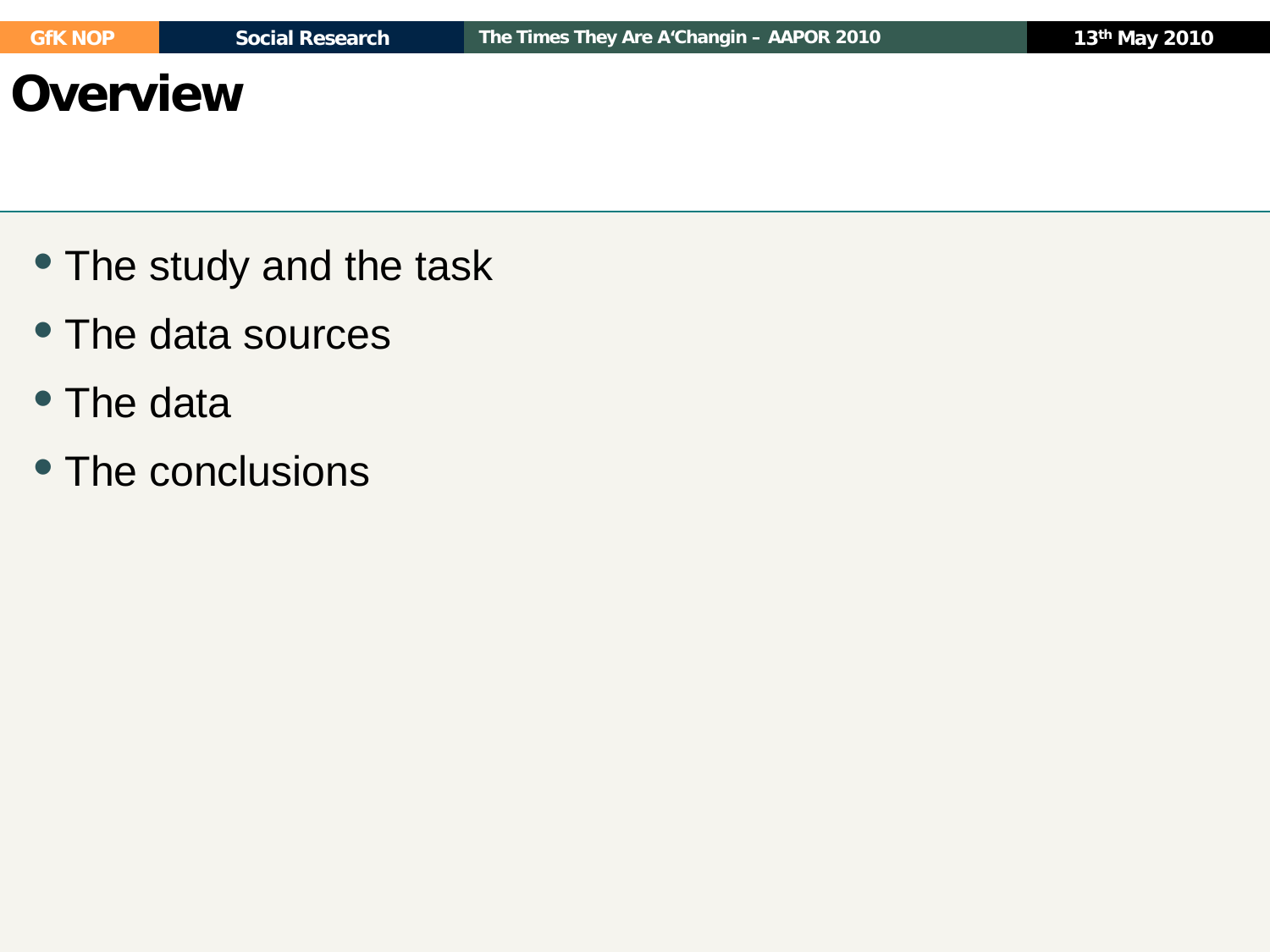# **The Study**

- British Household Panel Study
- Longitudinal Survey, interviewing every adult in household
- Started in 1990
- Merged into Understanding Society in 2008
- Approx 12,000 individuals in 7,000 households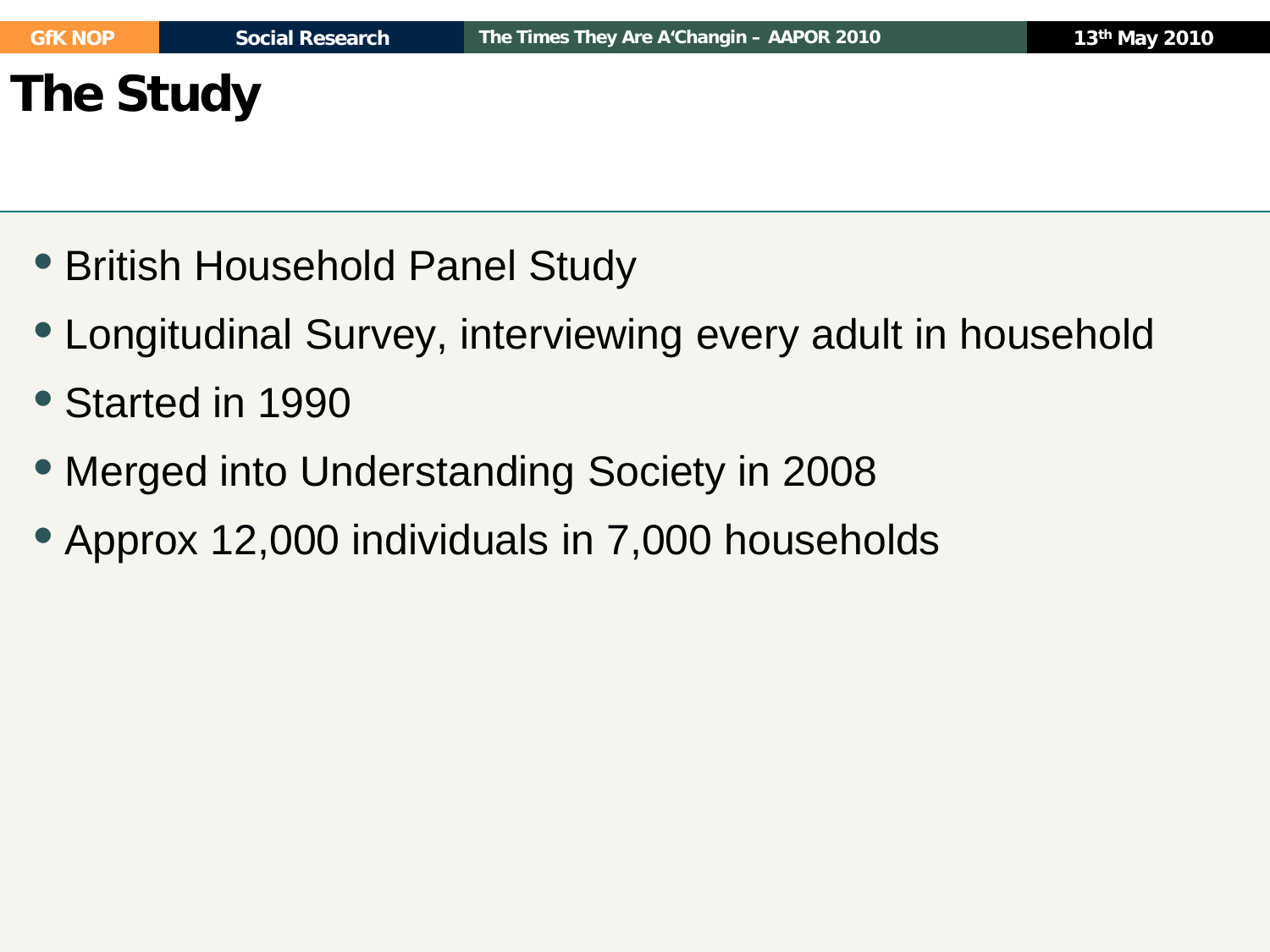#### **The records**

- Specifically requested
	- $\triangleright$  Payslip
		- —Recorded on data as used to get tax code
	- $\triangleright$  NB Respondent is asked to consult it, not to show it to interviewer
- Not specifically requested but often volunteered
	- $\triangleright$  Electricity bills
	- $\triangleright$  Gas bills
	- $\triangleright$  Rent statements
	- $\triangleright$  Benefit statements
	- Mortgage statements
	- **▶ Building Society books**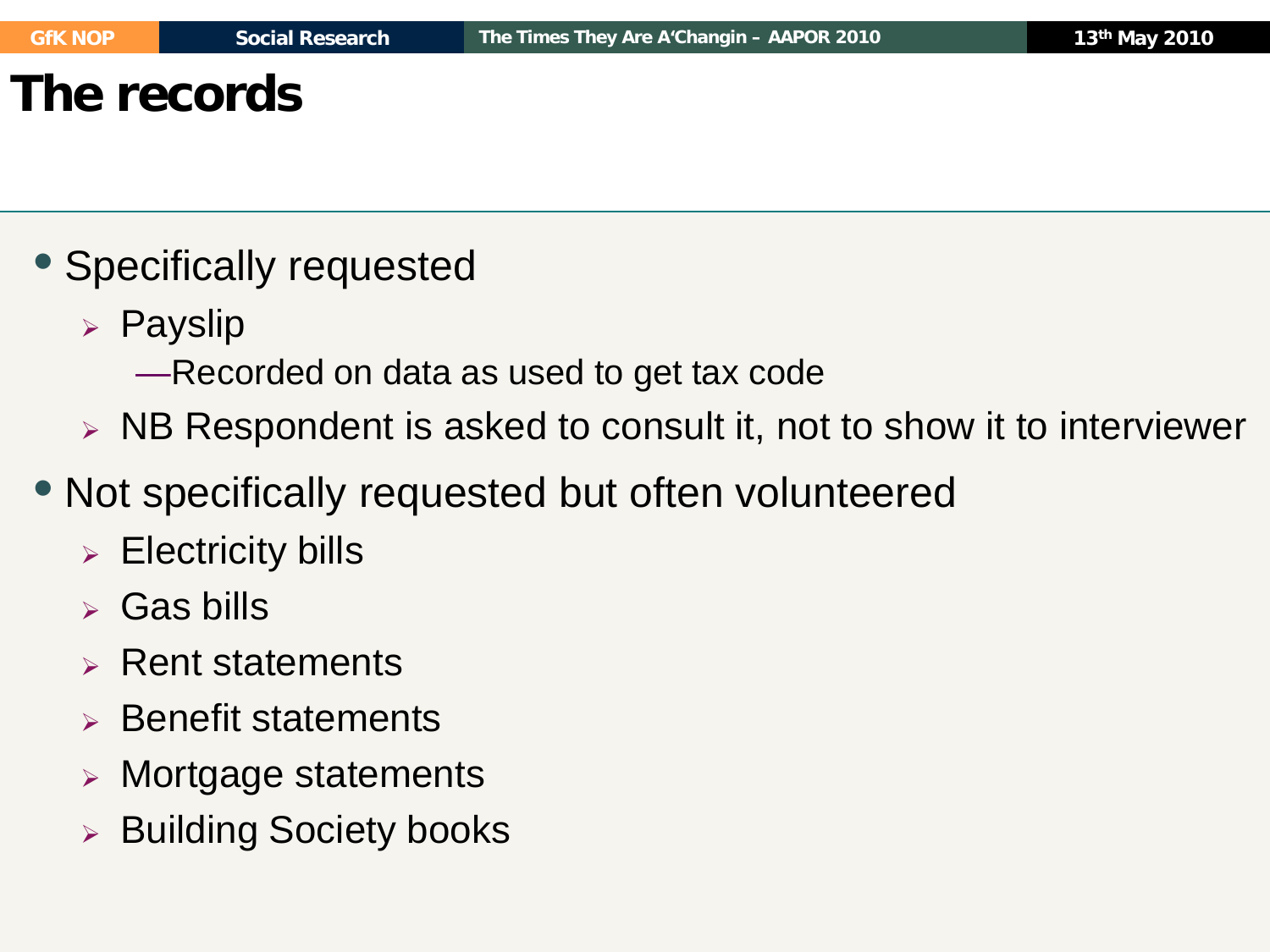**The Survey**

- All Wave 18 interviewers still on the GfK NOP books were sent a CAPI questionnaire
- About 100 questionnaires despatched
- 34 completed
	- GfK NOP not worked on BHPS for 2 years
	- $\triangleright$  Failure to win new contract upset many interviewers
- Results need to be treated with considerable caution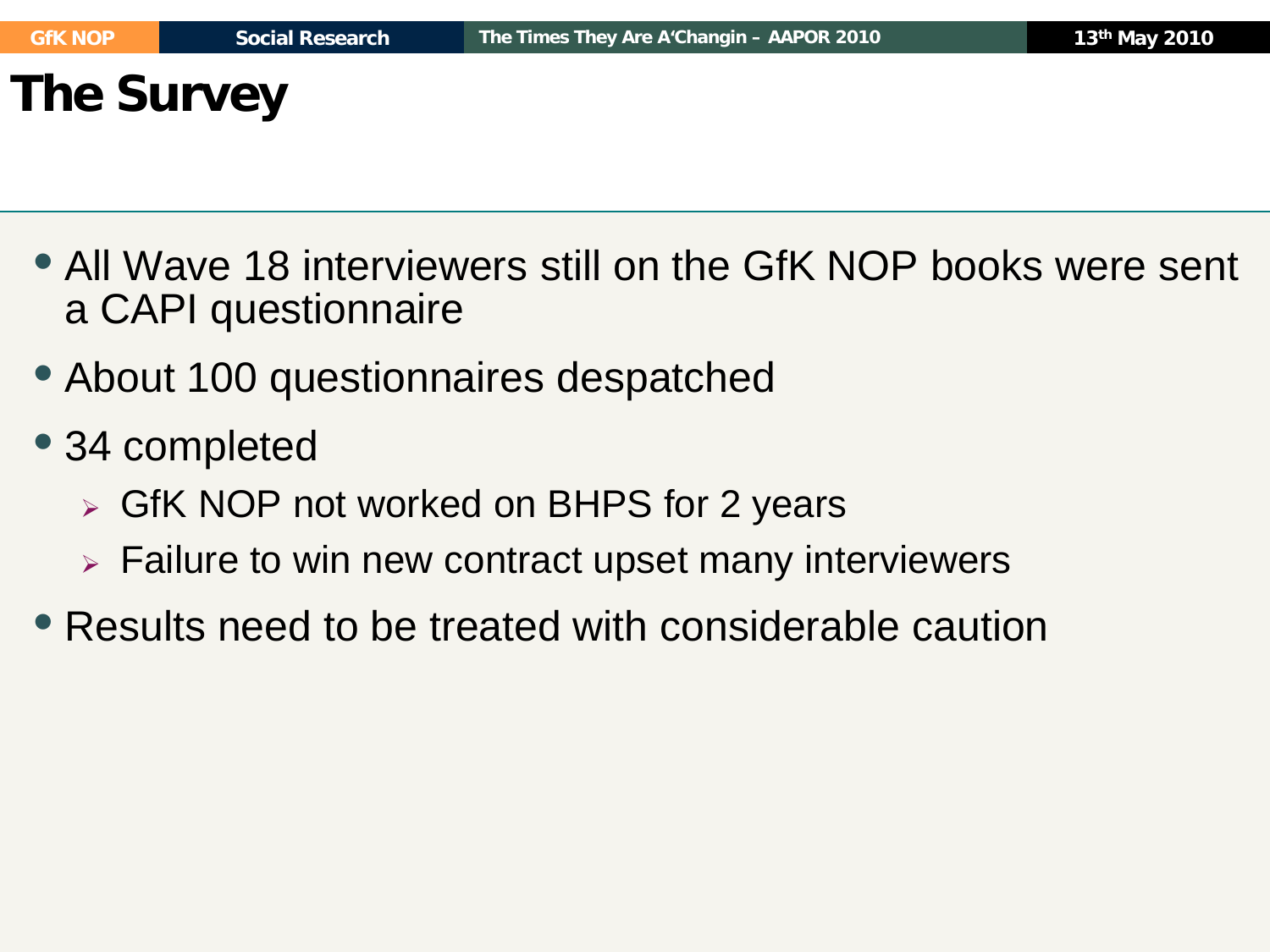# **Extent of use of payslips**

#### $\mathbf{1}$  $\overline{\phantom{a}}$

#### % consulting payslips by survey wave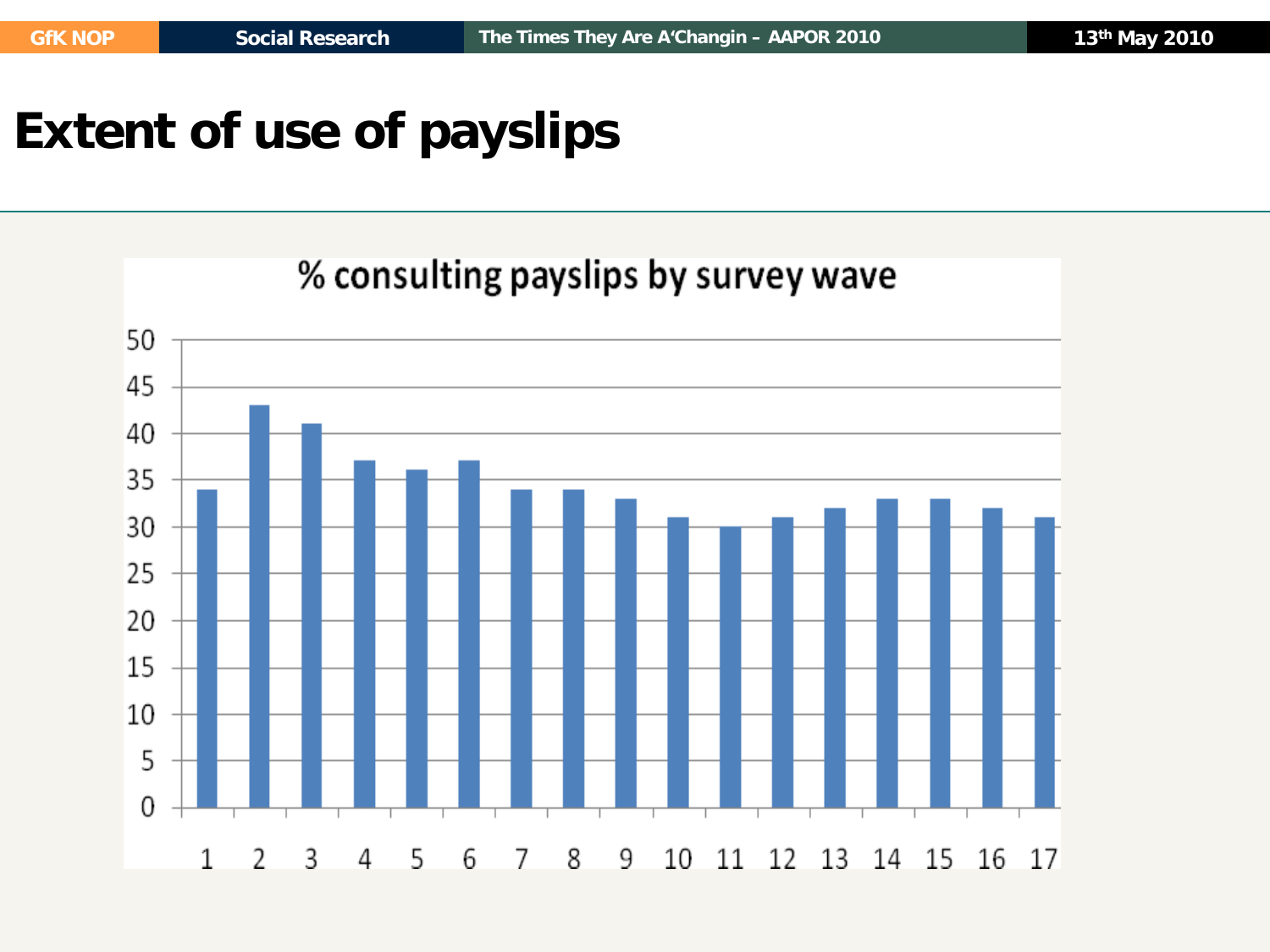# **Use of other documents**

- Interviewer survey suggests payslips, utility bills and benefits statements were used fairly evenly
- Bank statements used less often
- Reported use of payslips is broadly consistent with actual data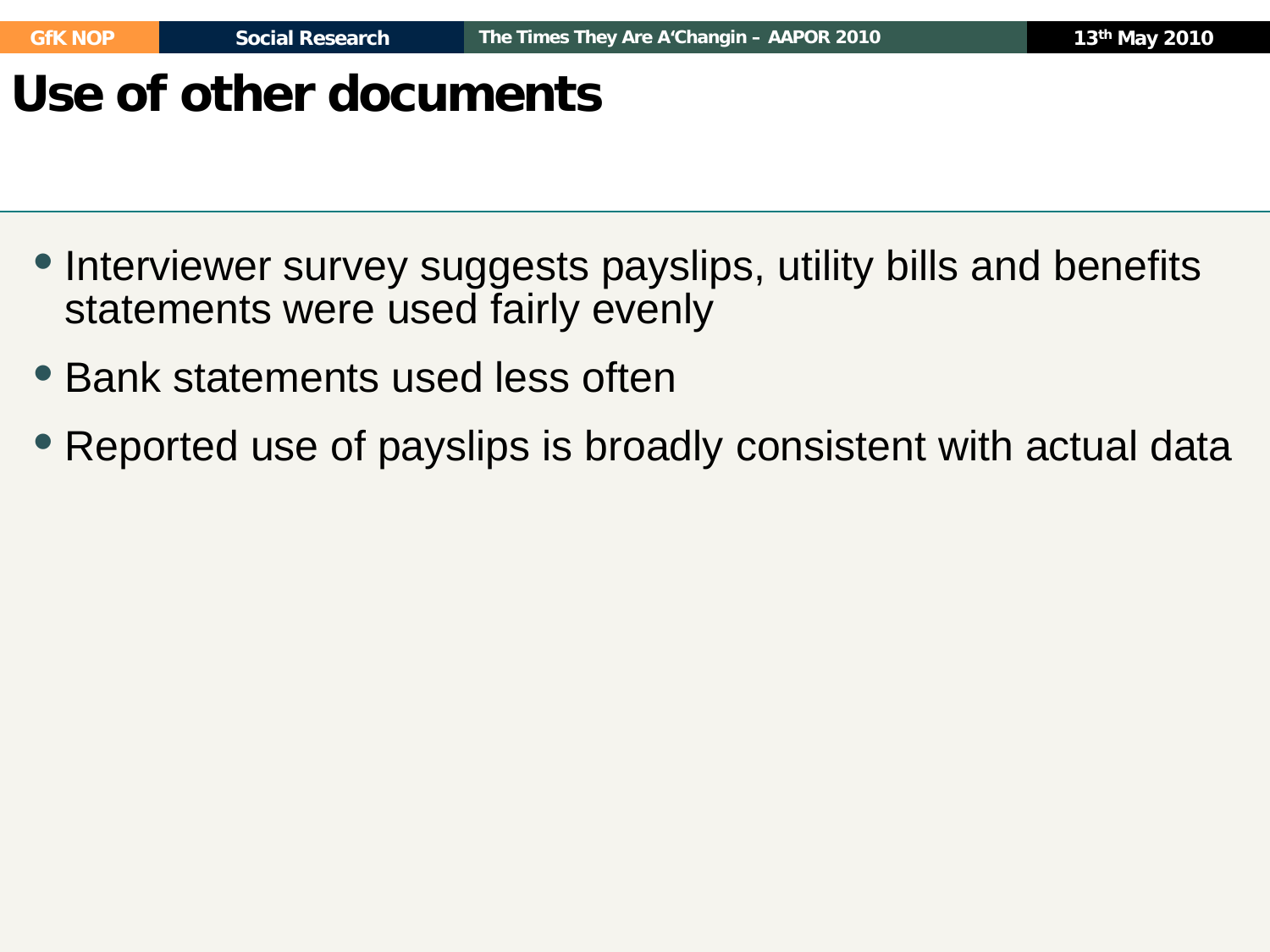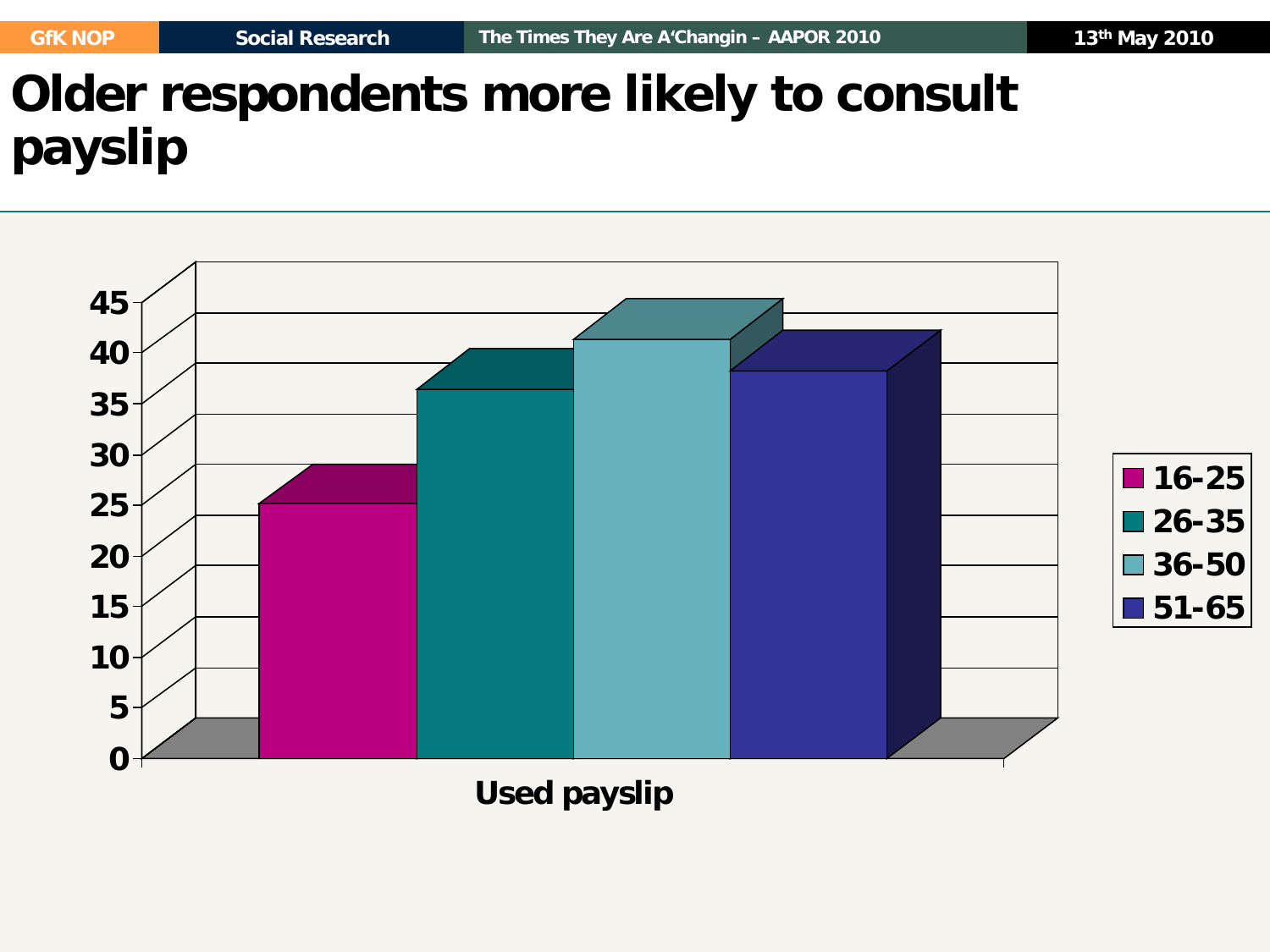# **More educated respondents more likely to consult payslip**

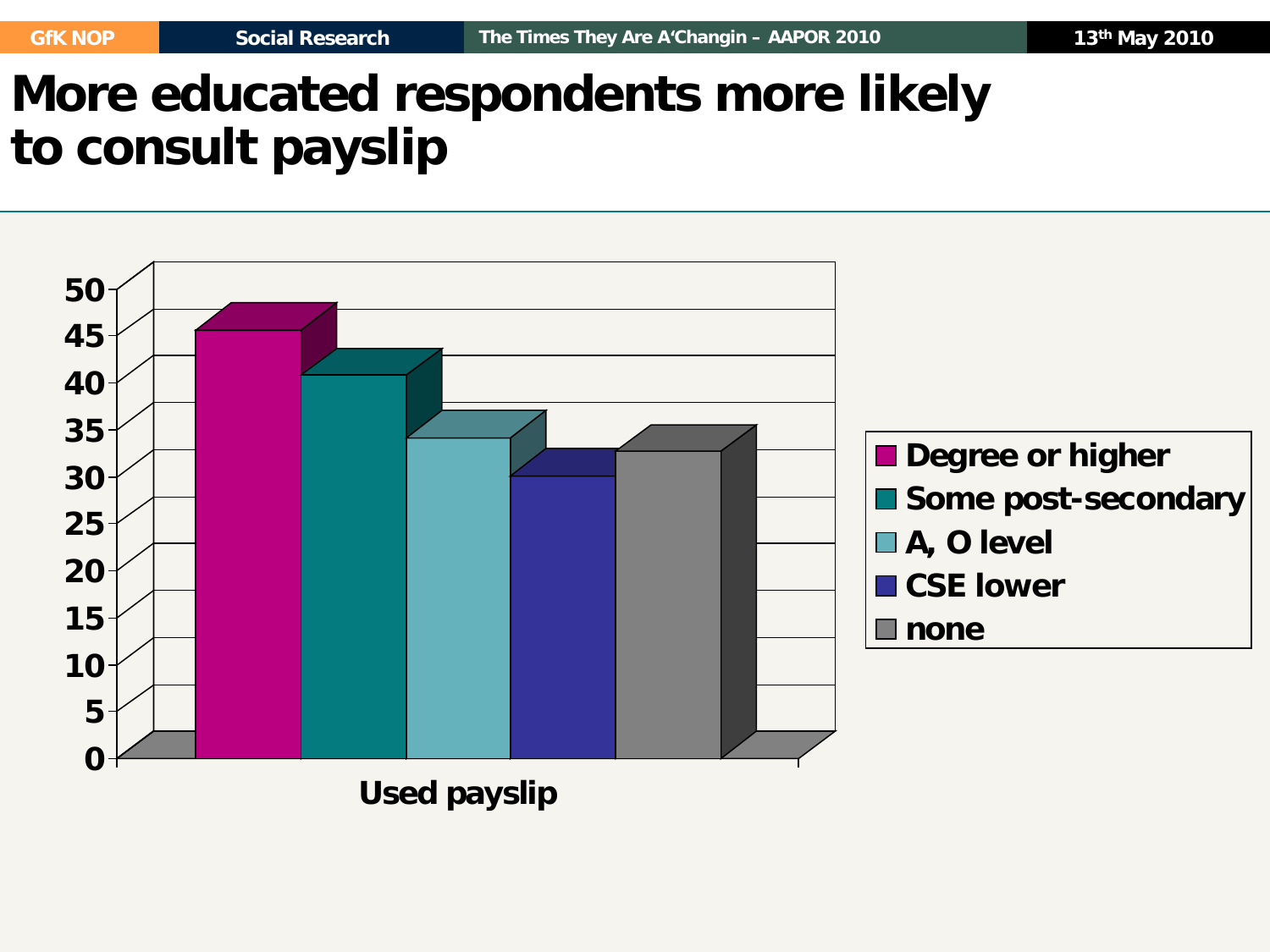## **Larger households, especially those with children, less likely to consult payslip**



Larger households, esp with children may have more pressure on time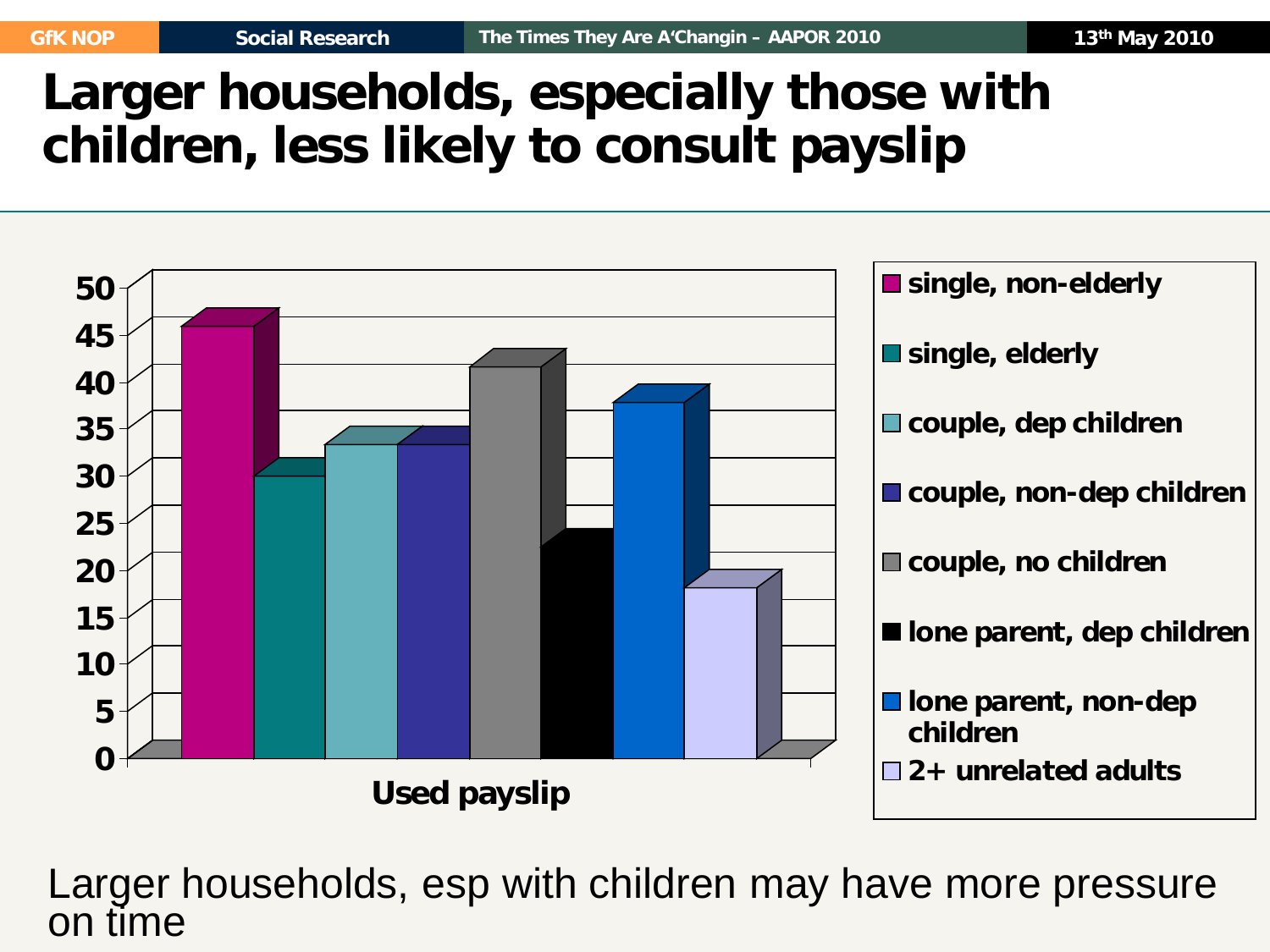**Not surprisingly, those rated as more cooperative by the interviewers were more likely to consult payslip**



**Used payslip**

But use of payslip may be part of what makes the interviewer think they were cooperative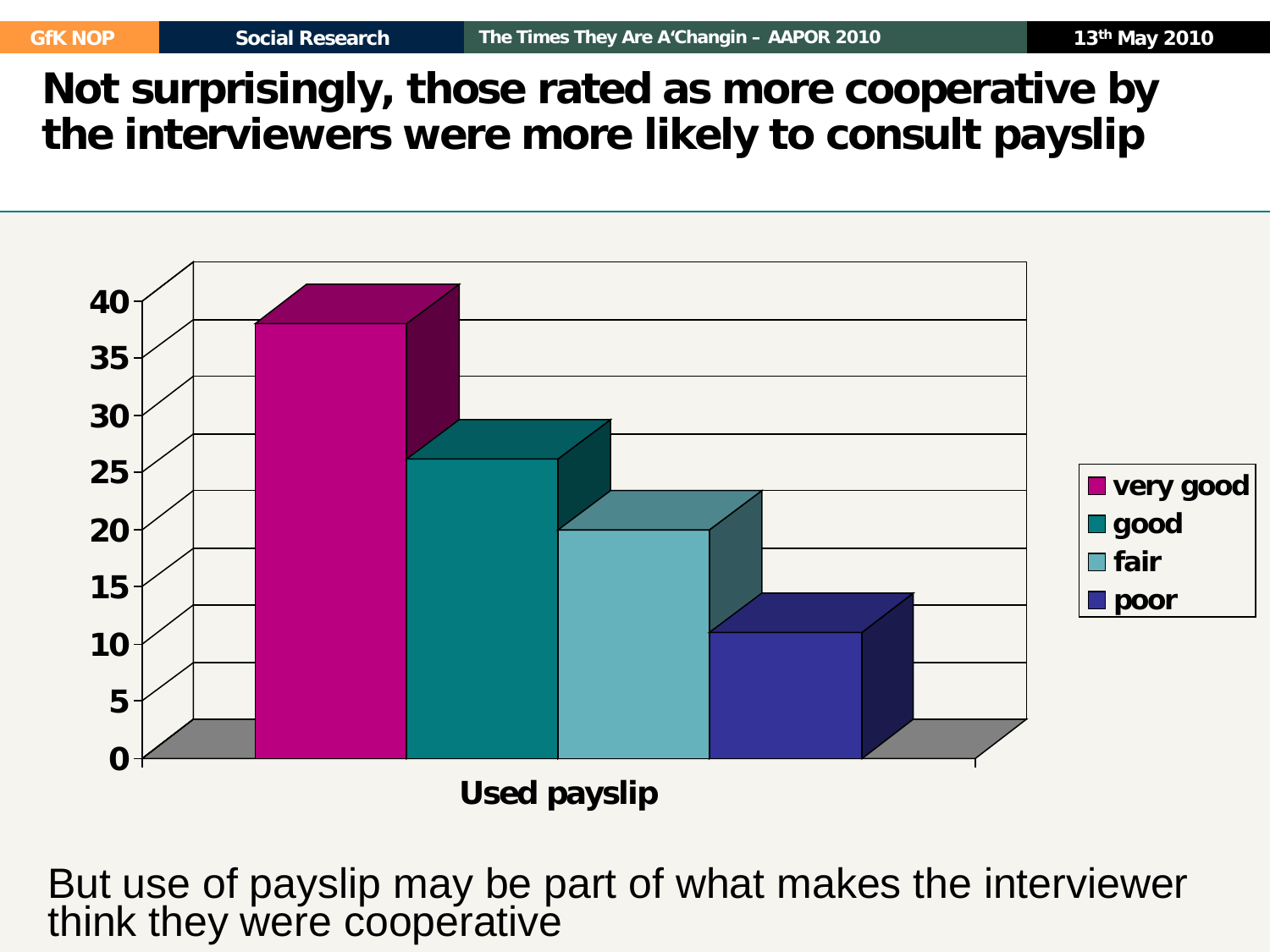#### **Members of organisations were more likely to consult payslip**



Membership = good citizens?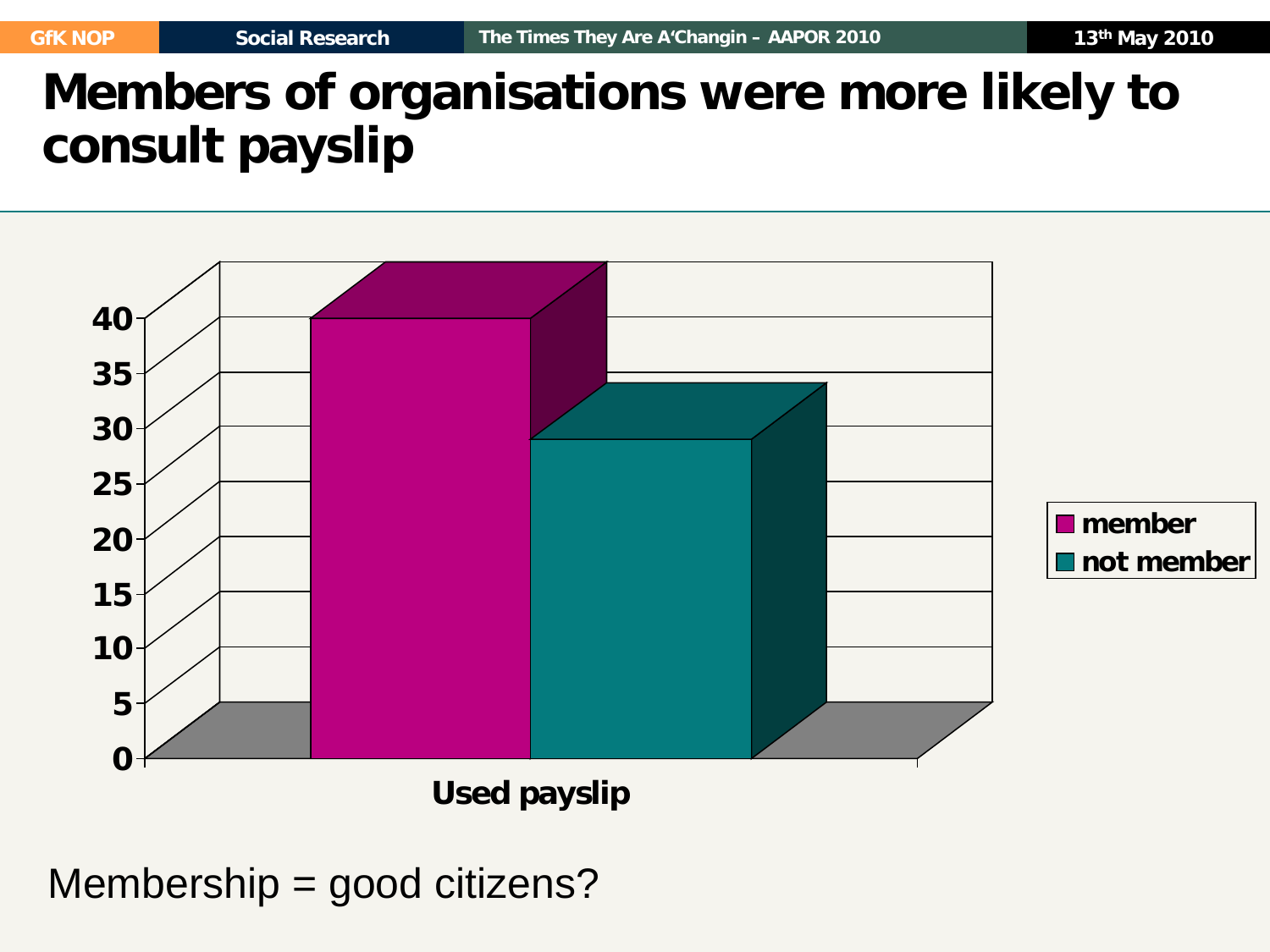## **Higher income households more likely to consult payslip**



Getting accurate data is probably more important for the lower income households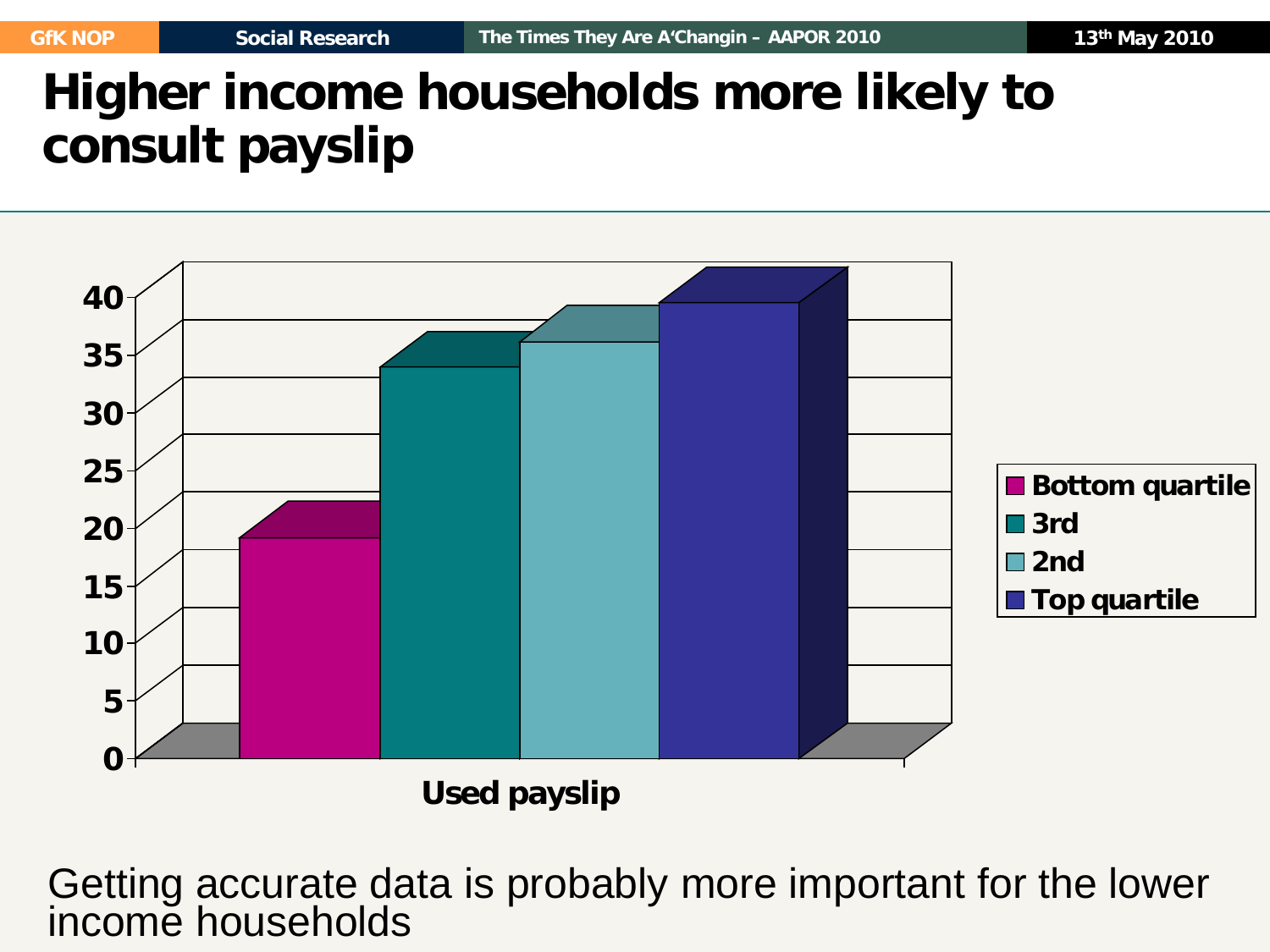#### **Higher earning respondents more likely to consult payslip**



Any error is likely to be a greater proportion of the total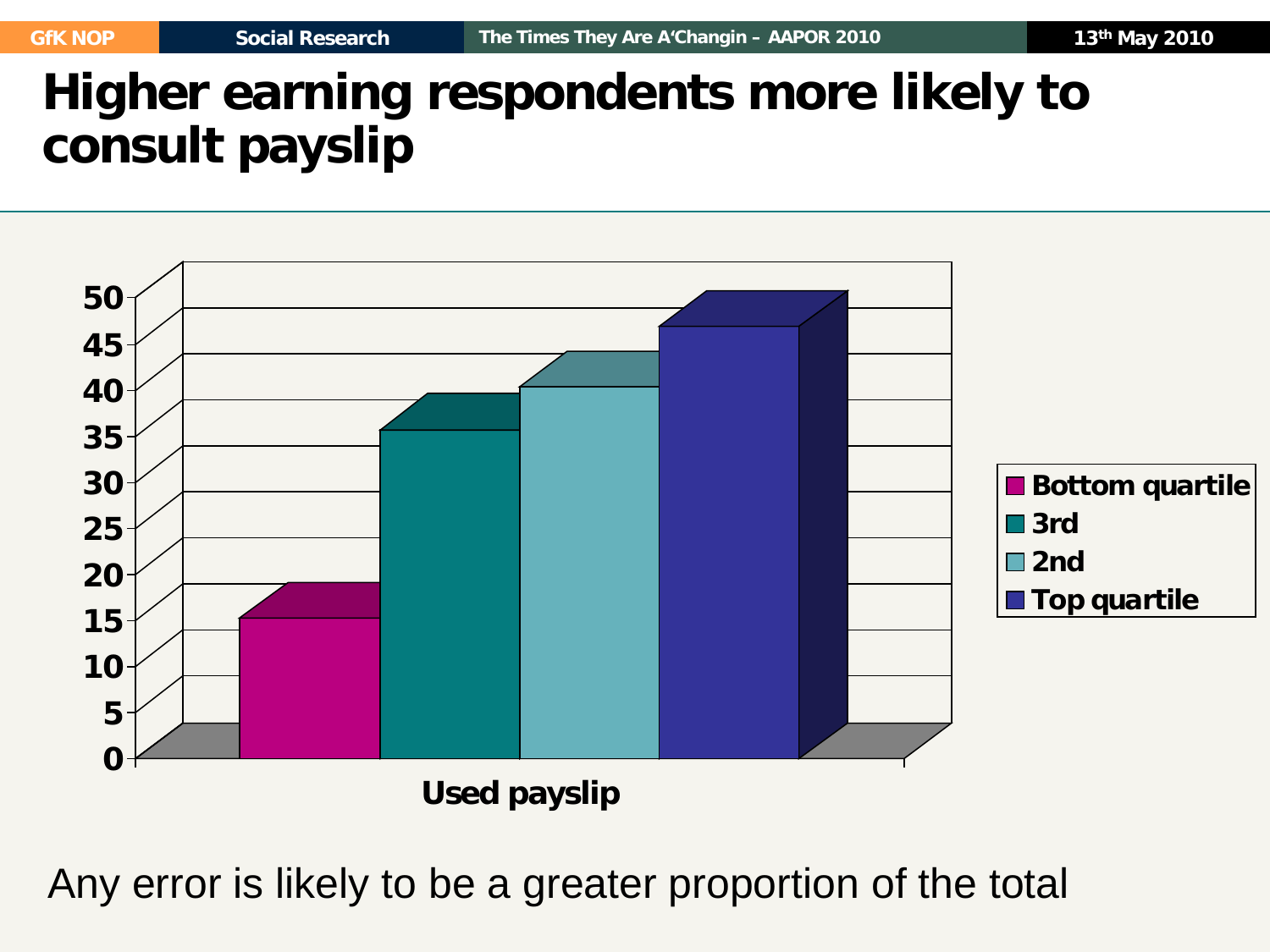# **What is the impact on data quality?**

- Problems with financial information
	- $\triangleright$  Heaping/rounding
	- $\triangleright$  Particular problem of leaping on longitudinal surveys
		- —Going from one "heap" on one wave to a different one at the next one can give false picture of change
- Some rounding on gross pay but not net pay
	- $\triangleright$  People more aware of net pay
- Little impact on rounding of use of payslips
- But data more erratic when payslips not used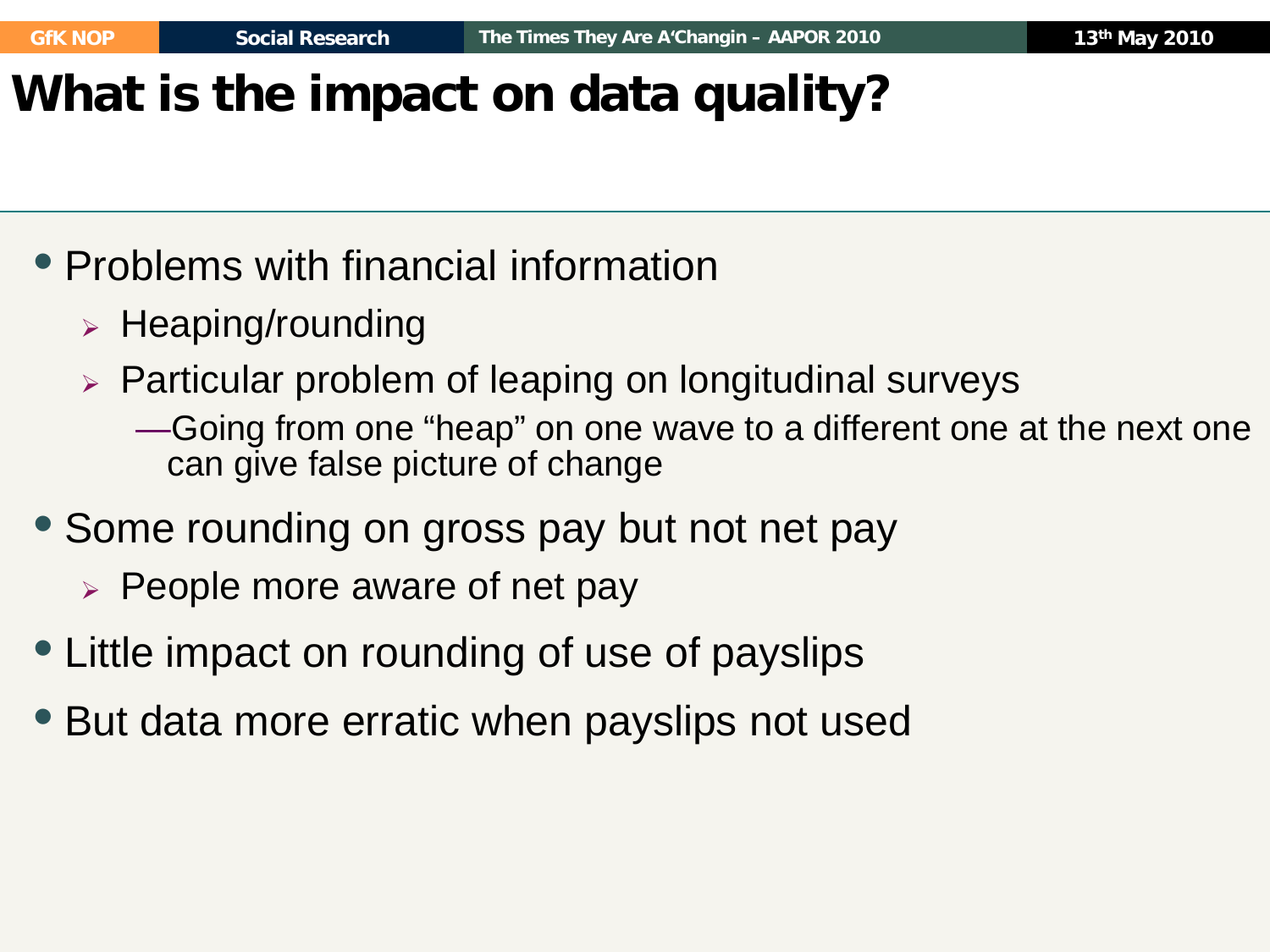## **Distribution of net pay**

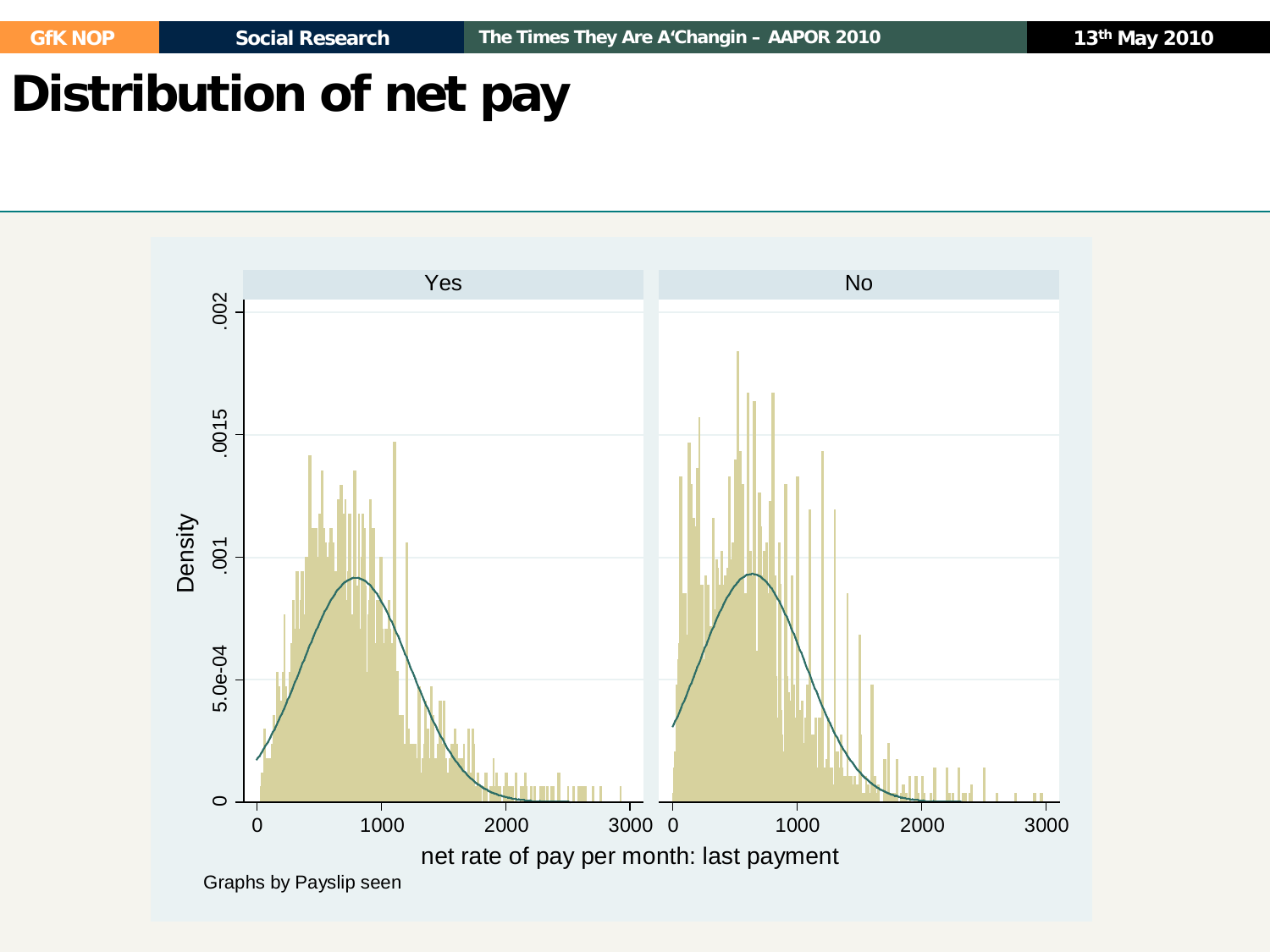#### **Consistency of use of payslips**

|                    |           | Seen Wave 1   Not seen Wave 1 |
|--------------------|-----------|-------------------------------|
| Seen Wave 2        | <b>70</b> | 33                            |
| Not seen Wave 2 30 |           | 67                            |

|                     |    | Seen Wave 2   Not seen Wave 2 |
|---------------------|----|-------------------------------|
| l Seen Wave 2       | 68 | 25                            |
| Not seen Wave 3 132 |    | 75                            |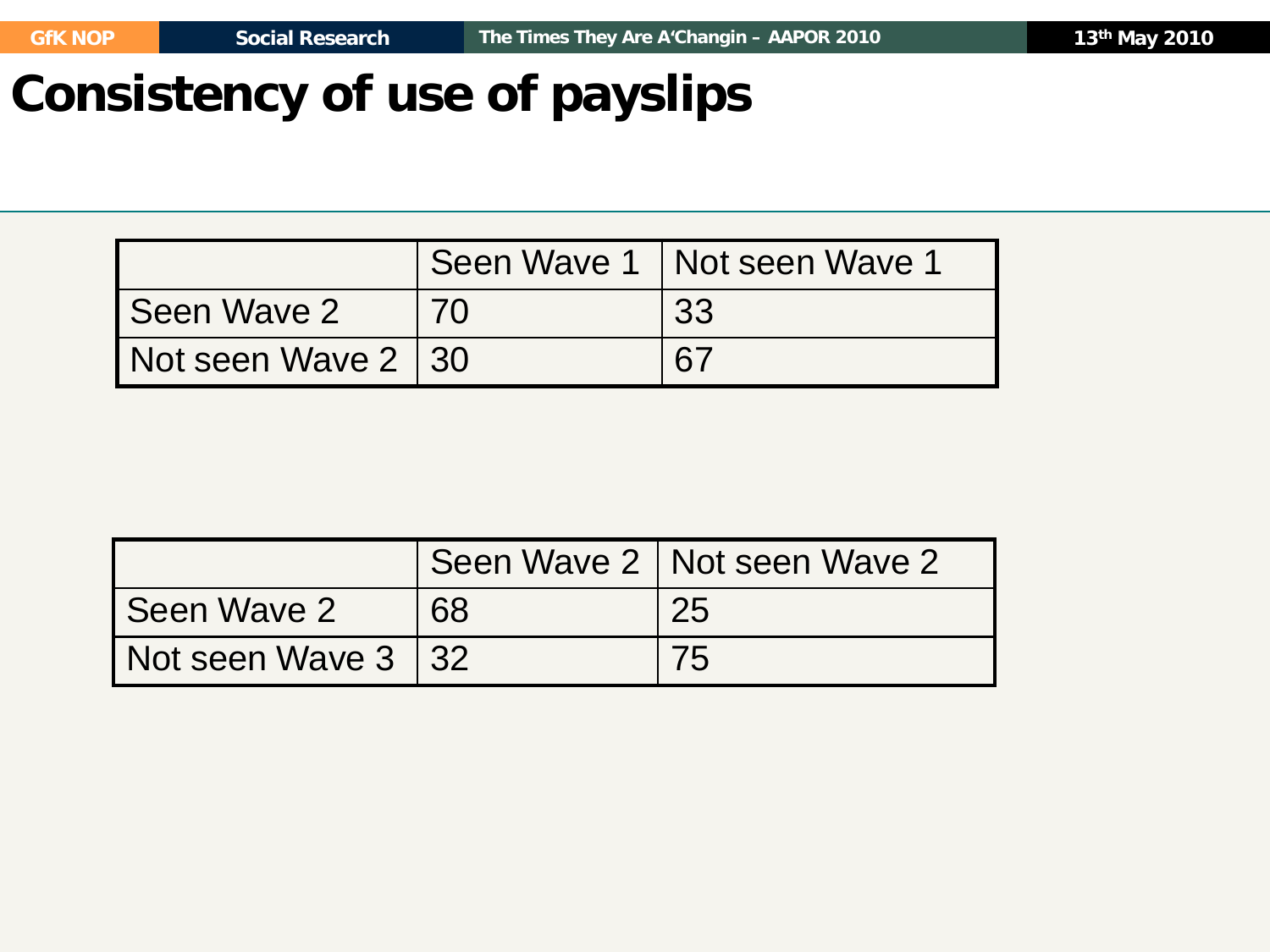#### **Similar figures over long term**

|                                 |    | Seen Wave 1   Not seen Wave 1 |
|---------------------------------|----|-------------------------------|
| Seen Wave 17                    | 56 | 33                            |
| $\sqrt{}$ Not seen Wave 17   43 |    | 67                            |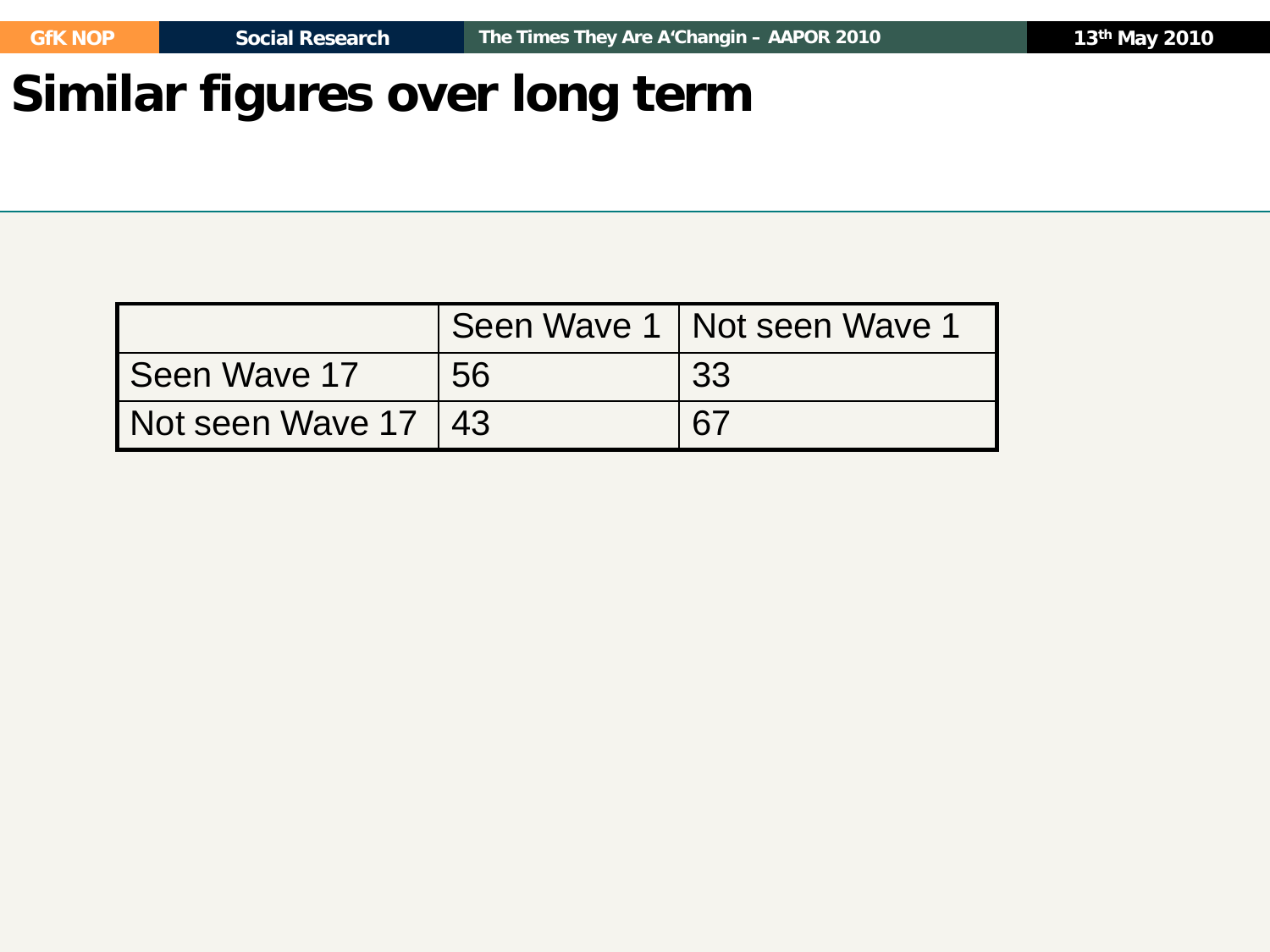## **Respondents took it seriously**

- 62% of interviewers said respondents always or usually had documents ready when they arrived
- Usually one member of the household took the lead in ensuring that the relevant documents for the whole household were available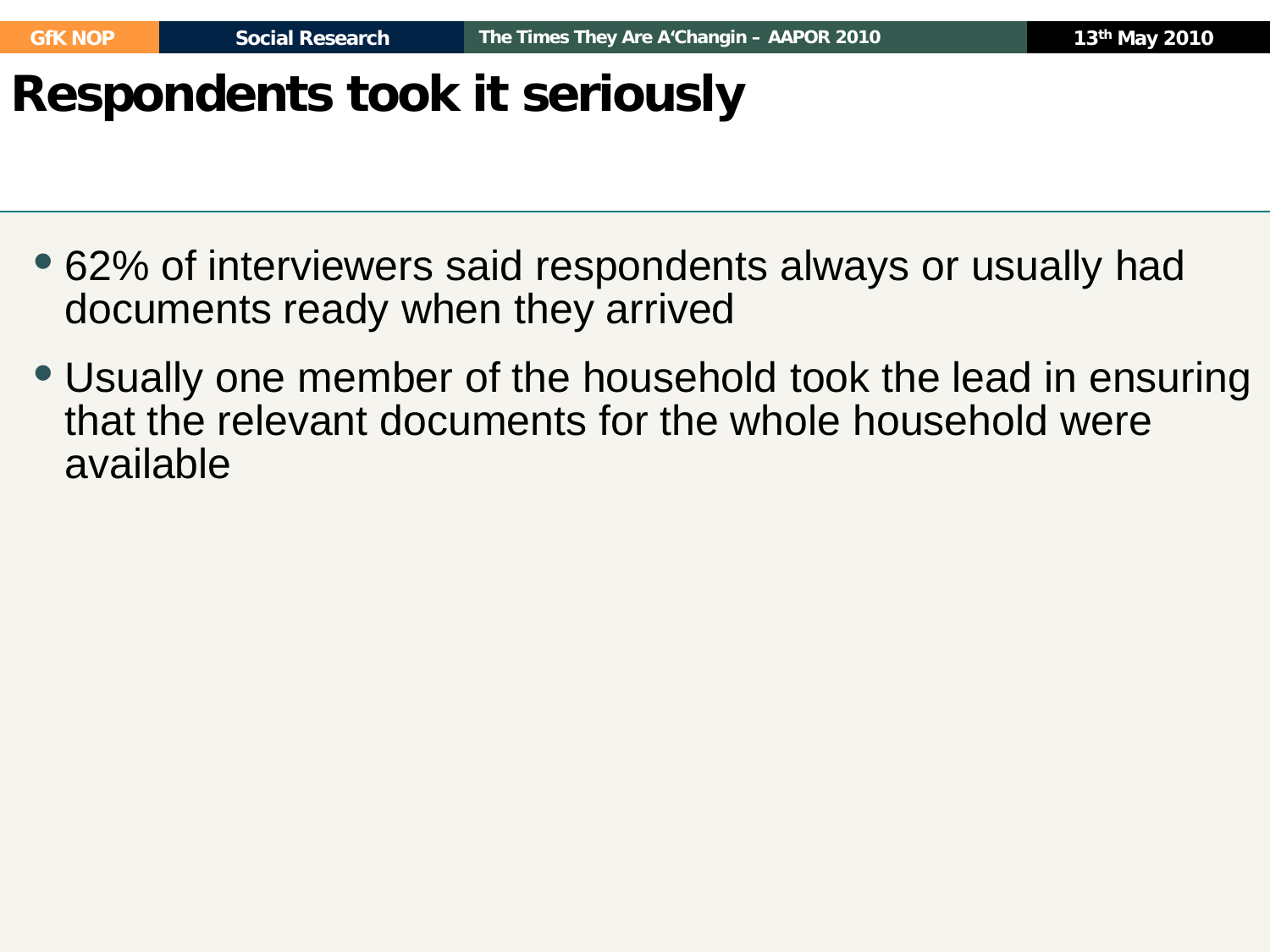#### **Interviewers agree about consistency**

Was it usually the same people each year who did this, or did it vary a lot from year to year?

| Usually the same | 91% |
|------------------|-----|
| Varied a lot     | 9%  |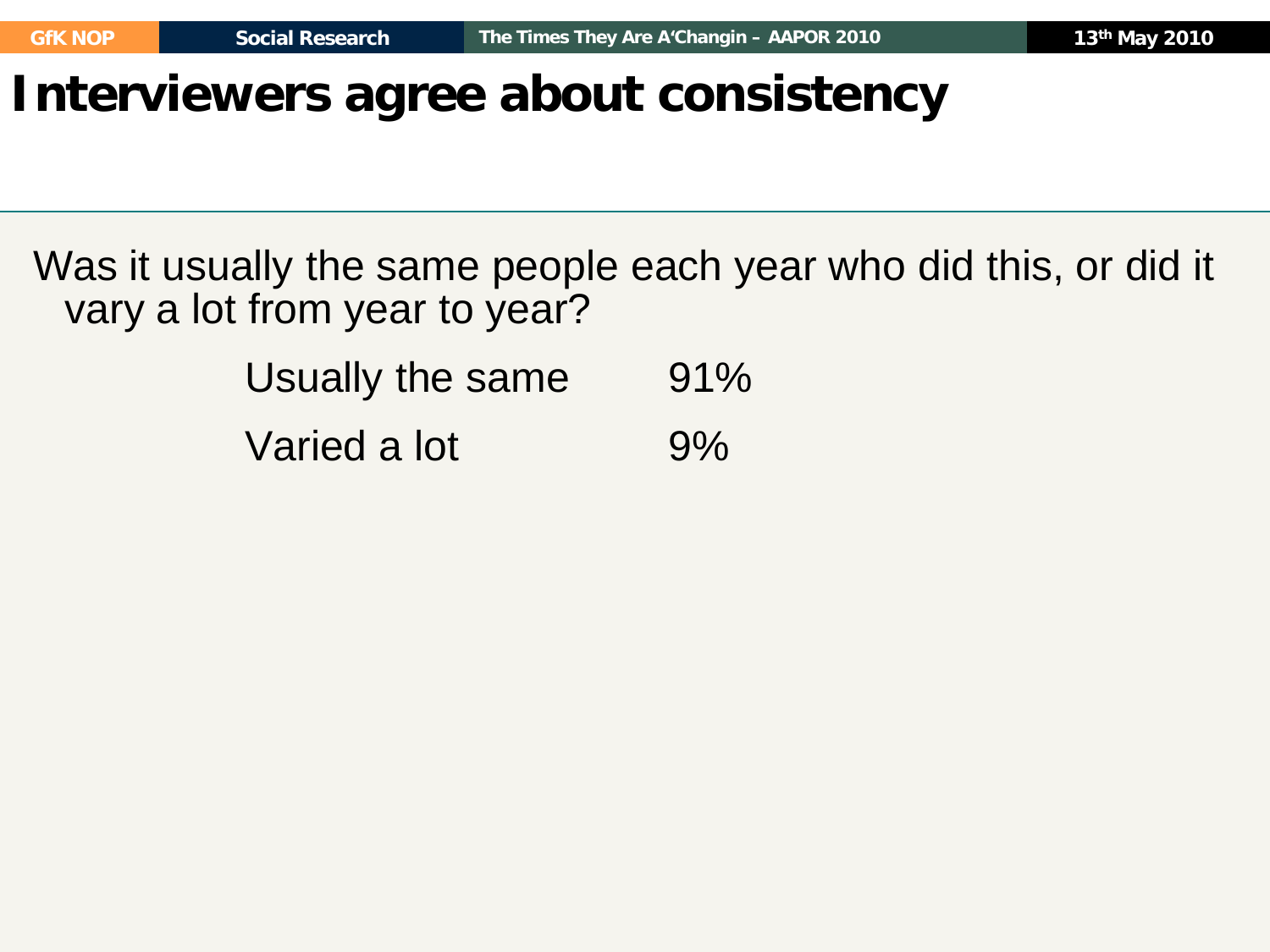#### **Strong correlation between use of payslips and long-term survey participation**

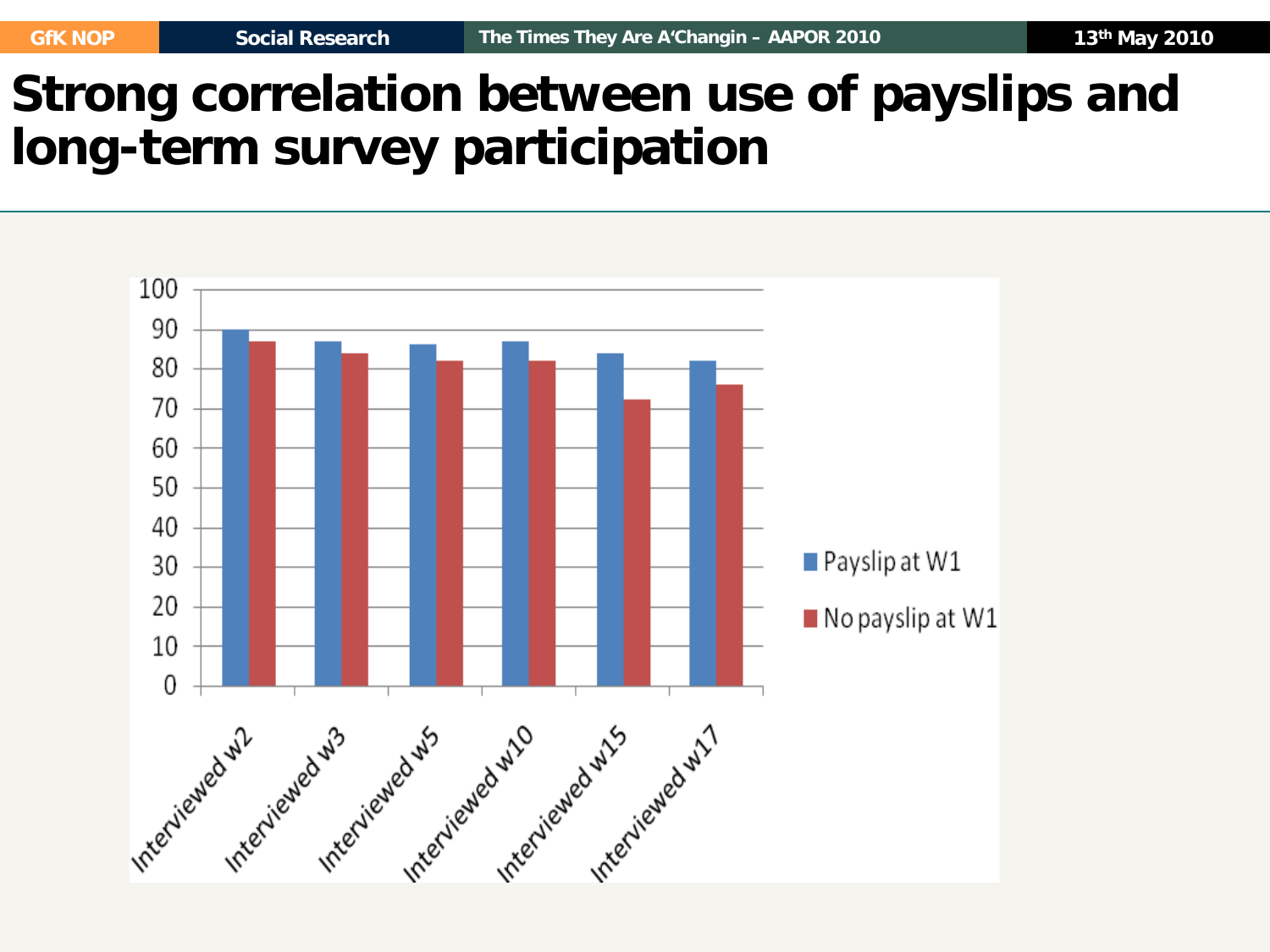- No evidence that asking respondents to look at payslips causes increased attrition in later waves
- But this may just be because it is the more cooperative respondents who look at payslips
	- 32% said it was only the easiest to interview who had documents ready
	- $\triangleright$  6"% said it was mainly the easiest to interview
- No significant impact on length of interview:
	- 38% of interviewers said it made interview quicker, 24% slower and 38% about the same